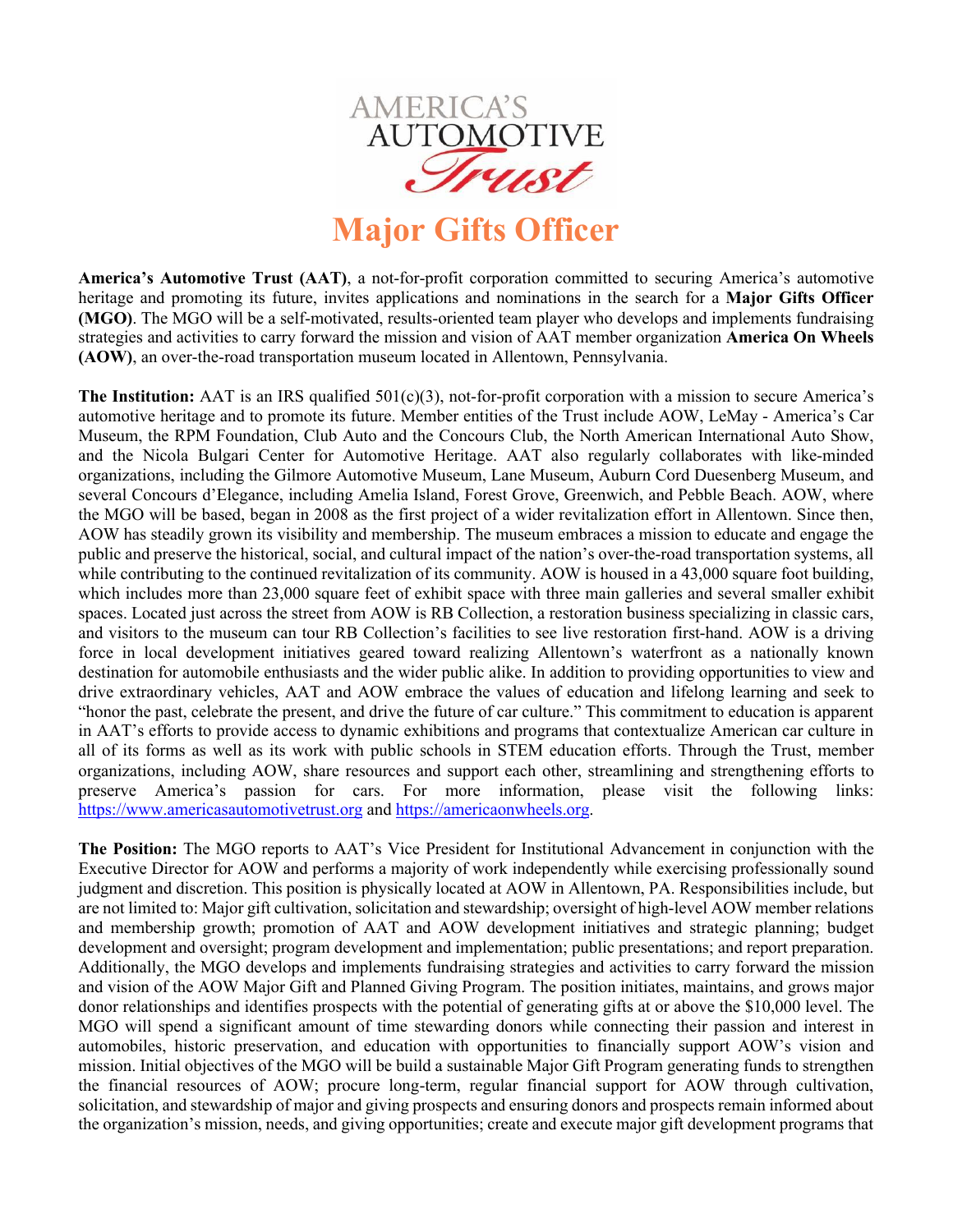utilize best practices to meet fundraising goals and corporate objectives; and collaborate with the Advancement and Executive Team to provide a vibrant membership program for AOW and ensure effective identification, cultivation, and stewarding of donors at these levels. Other major responsibilities include planning, implementing, and overseeing an effective major gift department within the Institutional Advancement Division for AOW; shepherding prospective benefactors through the major gift processes, inviting the gift, closing the solicitation, thanking, recognizing, and reporting; establishing and maintaining a dynamic portfolio of no fewer than 150 active major gift prospects in all phases of qualification, cultivation, solicitation, and stewardship; overseeing the creation, implementation, and monitoring of the major gift program for AOW's budget including tracking income and expenditure, authorizing disbursements, financial analyses, and preparing reports; plan, implement, and overseeing membership development efforts for AOW. To view a full job description, visit https://www.rpainc.org/post/AATAOWMajorGiftsOfficer.pdf.

**Qualifications:** The MGO must possess demonstrable experience and success in major gift development, including multiple years of significant, successful fundraising experience in the cultivation, solicitation, and stewardship of benefactors with a demonstrated record of securing gifts of \$10,000 and above. Also required is a familiarity with planned giving; an in-depth understanding and skill in the donor stewardship process; understanding of grant research, application, and administration; and the ability to effectively articulate the mission of the organization to varied constituents. Demonstrated success in major gift fundraising in a large non-profit or educational institution is highly desired, as is experience in planned giving. Other requirements include the following: demonstrable experience and success in major gift development at the level of 50K and above; understanding of financial, legal, and income tax implications involved in charitable giving; in-depth understanding and skill in stewarding donors; experience in budgeting and financial management; effective project management skills, attention to detail, and ability to drive projects toward successful completion; strong skills in strategic planning, goal setting, and goal fulfillment; strong professional communication skills, including the ability to communicate and work effectively with a variety of internal and external stakeholders; outstanding presentation skills and the experience and proclivity to be an outgoing spokesperson, relationship builder, and fundraiser; demonstrated record of collaboration with others –board members, staff, volunteers, and donors— around the accomplishment of strategic objectives; skill and ability to work independently with general instruction and minimal supervision while maintaining a team-oriented approach and attitude; interpersonal skills, sensitivity, and ability to professionally interact with a diverse range of people of all ages, socio-economic groups, and personality types; ability to effectively multi-task and coordinate between different projects and/or departments and agencies while remaining organized and solution focused; and ability to thrive in a fast-paced, dynamic environment, with high expectations for professional outcomes. An innovative and creative approach to major fund development will be welcome, as will be a familiarity and appreciation for historic and collectible vehicles. A bachelor's or master's degree is preferred, but relevant education or experience may substitute one for another on a year-for-year basis. For example, candidates with any of the following combinations of experience and education will be considered:

- If the candidate does not possess a college degree, they will be considered if they possess a minimum of nine years of significant, successful fundraising experience in the cultivation, solicitation, and stewardship of major gift benefactors with a demonstrated record of securing gifts of \$10,000 and above.
- An associate's degree and a minimum of seven years of significant, successful fundraising experience in the cultivation, solicitation, and stewardship of major gift benefactors with a demonstrated record of securing gifts of \$10,000 and above.
- A bachelor's degree and a minimum of five years of significant, successful fundraising experience in the cultivation, solicitation, and stewardship of major gift benefactors with a demonstrated record of securing gifts of \$10,000 and above.
- A master's degree, and a minimum three years of significant, successful fundraising experience in the cultivation, solicitation, and stewardship of major gift benefactors with a demonstrated record of securing gifts of \$10,000 and above.

**Location:** With a population of 121,000, Allentown is Pennsylvania's third largest city. It is home to two minorleague sports franchises, the Lehigh Valley IronPigs baseball team and the Lehigh Valley Phantoms hockey team. It